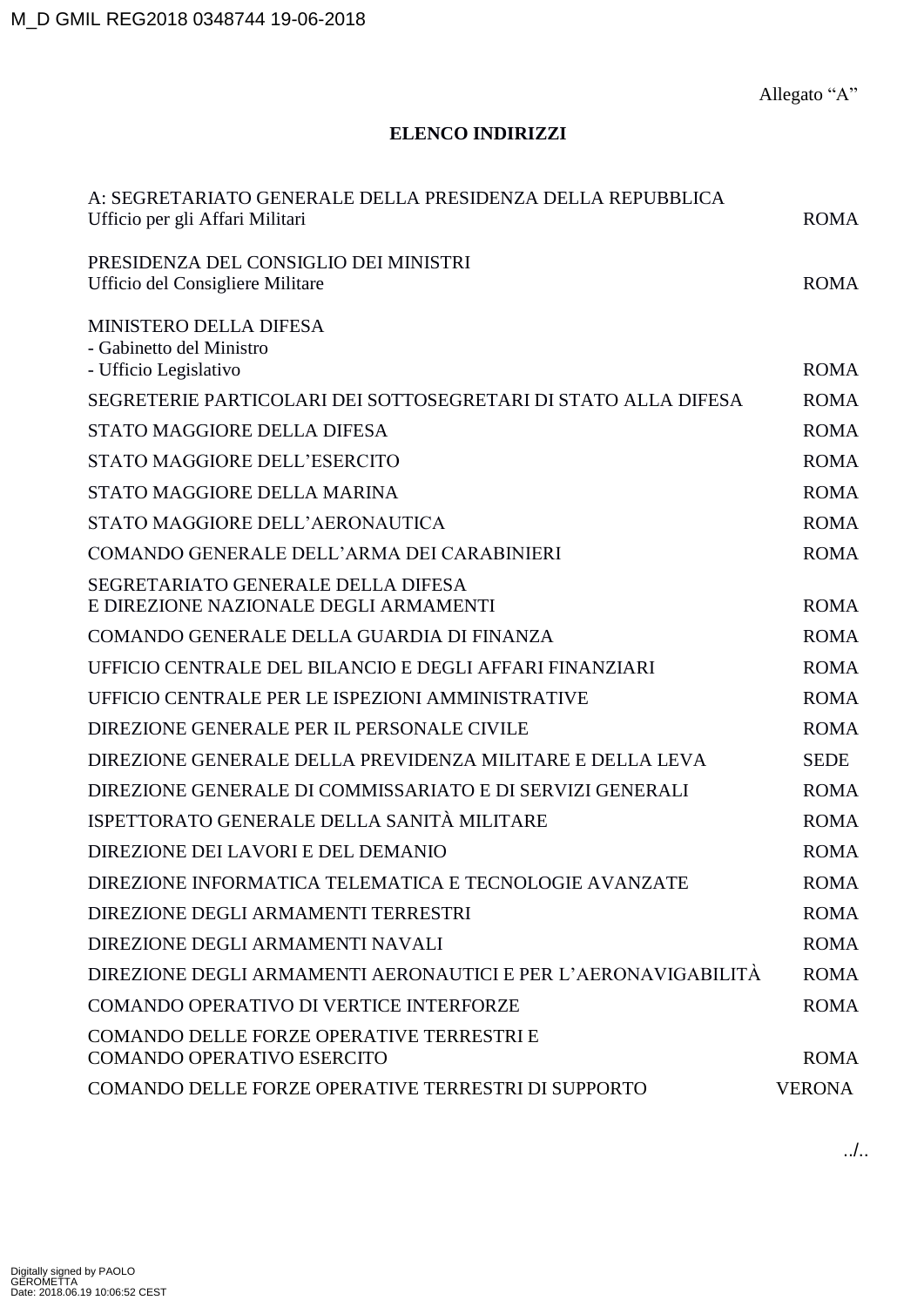| COMANDO IN CAPO DELLA SQUADRA NAVALE                                                   | <b>ROMA</b>         |
|----------------------------------------------------------------------------------------|---------------------|
| <b>COMANDO SQUADRA AEREA</b>                                                           | <b>ROMA</b>         |
| COMANDO GENERALE DEL CORPO DELLE CAPITANERIE DI PORTO                                  | <b>ROMA</b>         |
| ORDINARIATO MILITARE PER L'ITALIA                                                      | <b>ROMA</b>         |
| <b>CENTRO ALTI STUDI PER LA DIFESA</b>                                                 | <b>ROMA</b>         |
| COMANDO PER LA FORMAZIONE, SPECIALIZZAZIONE E DOTTRINA<br><b>DELL'ESERCITO</b>         | <b>ROMA</b>         |
| COMANDO PER LA FORMAZIONE E SCUOLA DI APPLICAZIONE<br><b>DELL'ESERCITO</b>             | <b>TORINO</b>       |
| COMANDO SCUOLE DELLA MARINA MILITARE                                                   | <b>ANCONA</b>       |
| COMANDO SCUOLE DELL'AERONAUTICA MILITARE/3^ REGIONE<br><b>AEREA</b>                    | <b>BARI</b>         |
| COMANDO DELLE SCUOLE DELL'ARMA DEI CARABINIERI                                         | <b>ROMA</b>         |
| COMANDO LOGISTICO DELL'ESERCITO                                                        | <b>ROMA</b>         |
| DIPARTIMENTO INFRASTRUTTURE DELL'ESERCITO                                              | <b>ROMA</b>         |
| DIPARTIMENTO IMPIEGO DEL PERSONALE DELL'ESERCITO                                       | <b>ROMA</b>         |
| COMANDO LOGISTICO DELLA MARINA MILITARE                                                | NISIDA (NA)         |
| DIREZIONE PER L'IMPIEGO DEL PERSONALE MILITARE DELLA MARINA                            | <b>ROMA</b>         |
| UFFICIO GENERALE DEL CENTRO DI RESPONSABILITA' AMMINISTRATIVA<br>DELLA MARINA MILITARE | <b>ROMA</b>         |
| ISPETTORATO DI SANITÀ DELLA MARINA MILITARE                                            | <b>ROMA</b>         |
| COMANDO LOGISTICO DELL'AERONAUTICA MILITARE                                            | <b>ROMA</b>         |
| DIREZIONE PER L'IMPIEGO DEL PERSONALE MILITARE<br><b>DELL'AERONAUTICA</b>              | <b>ROMA</b>         |
| UFFICIO DEL GENERALE DEL RUOLO DELLE ARMI DELL'ARMA<br><b>AERONAUTICA</b>              | <b>ROMA</b>         |
| UFFICIO DEL CAPO DEL CORPO DEL GENIO AERONAUTICO                                       | <b>ROMA</b>         |
| UFFICIO DEL CAPO DEL CORPO DI COMMISSARIATO AERONAUTICO                                | <b>ROMA</b>         |
| UFFICIO DEL CAPO DEL CORPO SANITARIO AERONAUTICO                                       | <b>ROMA</b>         |
| COMMISSARIATO GENERALE PER LE ONORANZE AI CADUTI                                       | <b>ROMA</b>         |
| COMANDO CORPO DI ARMATA DI REAZIONE RAPIDA                                             | SOLBIATE OLONA (VA) |
| <b>COMANDO FORZE OPERATIVE SUD</b>                                                     | <b>NAPOLI</b>       |
| <b>COMANDO TRUPPE ALPINE</b>                                                           | <b>BOLZANO</b>      |
| COMANDO TRASMISSIONI E INFORMAZIONI DELL'ESERCITO                                      | ANZIO (ROMA)        |
| COMANDO AVIAZIONE DELL'ESERCITO                                                        | <b>VITERBO</b>      |
| <b>COMANDO MILITARE DELLA CAPITALE</b>                                                 | <b>ROMA</b>         |
| <b>COMANDO FORZE OPERATIVE NORD</b>                                                    | <b>PADOVA</b>       |